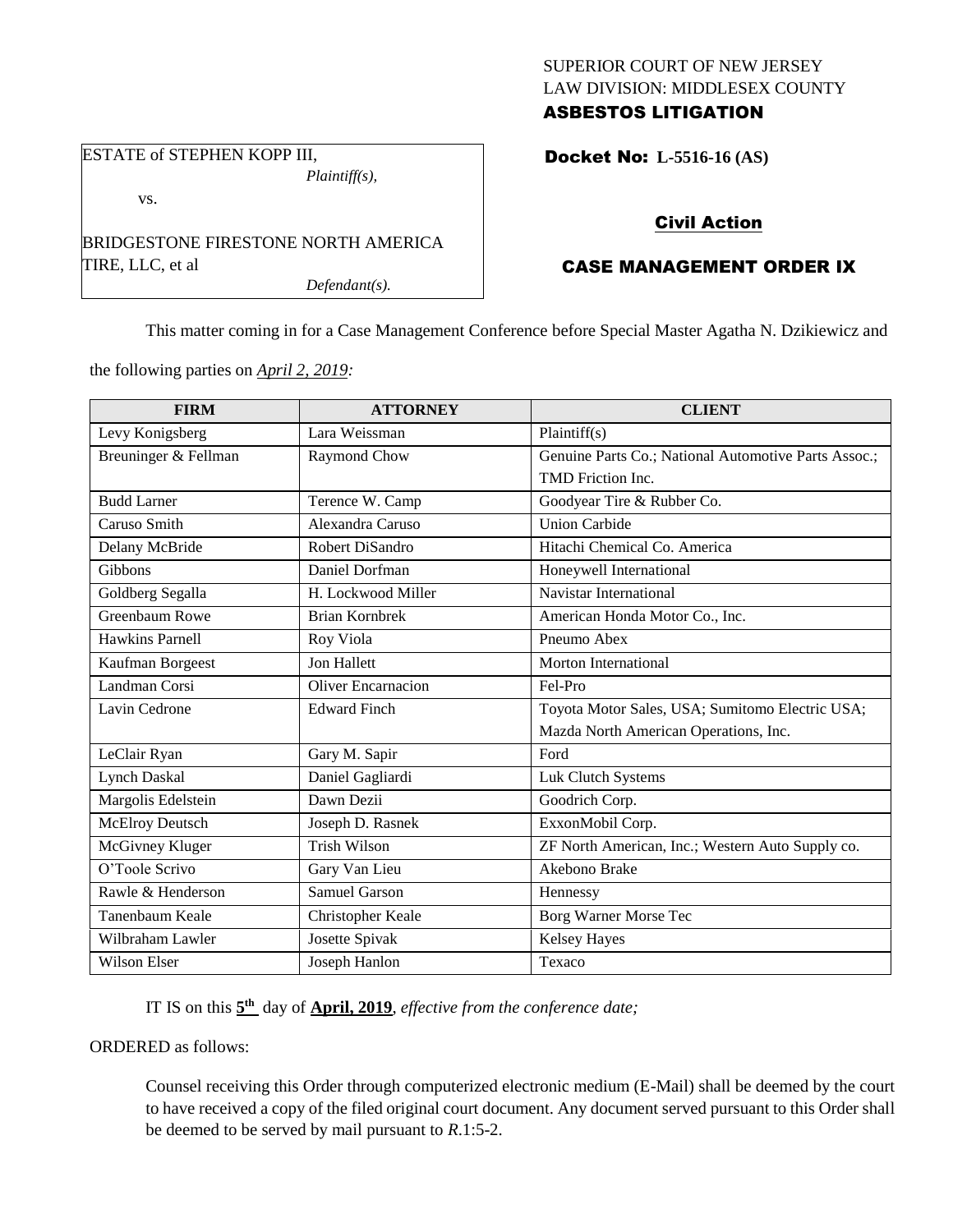Any jurisdictional motions must be filed in accordance with the Court Rules or be waived.

Any *forum non conveniens* motions must be filed as soon as practicable; once sufficient discovery is conducted so that the motion may be properly brought.

## **DISCOVERY**

- June 28, 2019 Fact discovery, including depositions, shall be completed by this date. Plaintiff's counsel shall contact the Special Master within one week of this deadline if all fact discovery is not completed.
- June 28, 2019 Depositions of corporate representatives shall be completed by this date.

### **EARLY SETTLEMENT**

November 8, 2019 Settlement demands shall be served on all counsel and the Special Master by this date.

### **MEDICAL EXPERT REPORT**

| August 30, 2019   | Plaintiff shall serve medical expert reports by this date.                                                                                                                                                                                               |
|-------------------|----------------------------------------------------------------------------------------------------------------------------------------------------------------------------------------------------------------------------------------------------------|
| August 30, 2019   | Upon request by defense counsel, plaintiff is to arrange for the transfer of pathology specimens<br>and x-rays, if any, by this date.                                                                                                                    |
| December 31, 2019 | Defendants shall identify its medical experts and serve medical reports, if any, by this date. In<br>addition, defendants shall notify plaintiff's counsel (as well as all counsel of record) of a<br>joinder in an expert medical defense by this date. |

### **LIABILITY EXPERT REPORTS**

August 30, 2019 Plaintiff shall identify its liability experts and serve liability expert reports by this date or waive any opportunity to rely on liability expert testimony.

December 31, 2019 Defendants shall identify its liability experts and serve liability expert reports, if any, by this date or waive any opportunity to rely on liability expert testimony.

#### **SUMMARY JUDGMENT MOTION PRACTICE**

- September 13, 2019 Plaintiff's counsel shall advise, in writing, of intent not to oppose motions by this date.
- September 27, 2019 Summary judgment motions shall be filed no later than this date.
- October 25, 2019 Last return date for summary judgment motions.

#### **EXPERT DEPOSITIONS**

February 14, 2020 Expert depositions shall be completed by this date. To the extent that plaintiff and defendant generic experts have been deposed before, the parties seeking that deposition in this case must file an application before the Special Master and demonstrate the necessity for that deposition. To the extent possible, documents requested in a deposition notice directed to an expert shall

 $\_$  ,  $\_$  ,  $\_$  ,  $\_$  ,  $\_$  ,  $\_$  ,  $\_$  ,  $\_$  ,  $\_$  ,  $\_$  ,  $\_$  ,  $\_$  ,  $\_$  ,  $\_$  ,  $\_$  ,  $\_$  ,  $\_$  ,  $\_$  ,  $\_$  ,  $\_$  ,  $\_$  ,  $\_$  ,  $\_$  ,  $\_$  ,  $\_$  ,  $\_$  ,  $\_$  ,  $\_$  ,  $\_$  ,  $\_$  ,  $\_$  ,  $\_$  ,  $\_$  ,  $\_$  ,  $\_$  ,  $\_$  ,  $\_$  ,